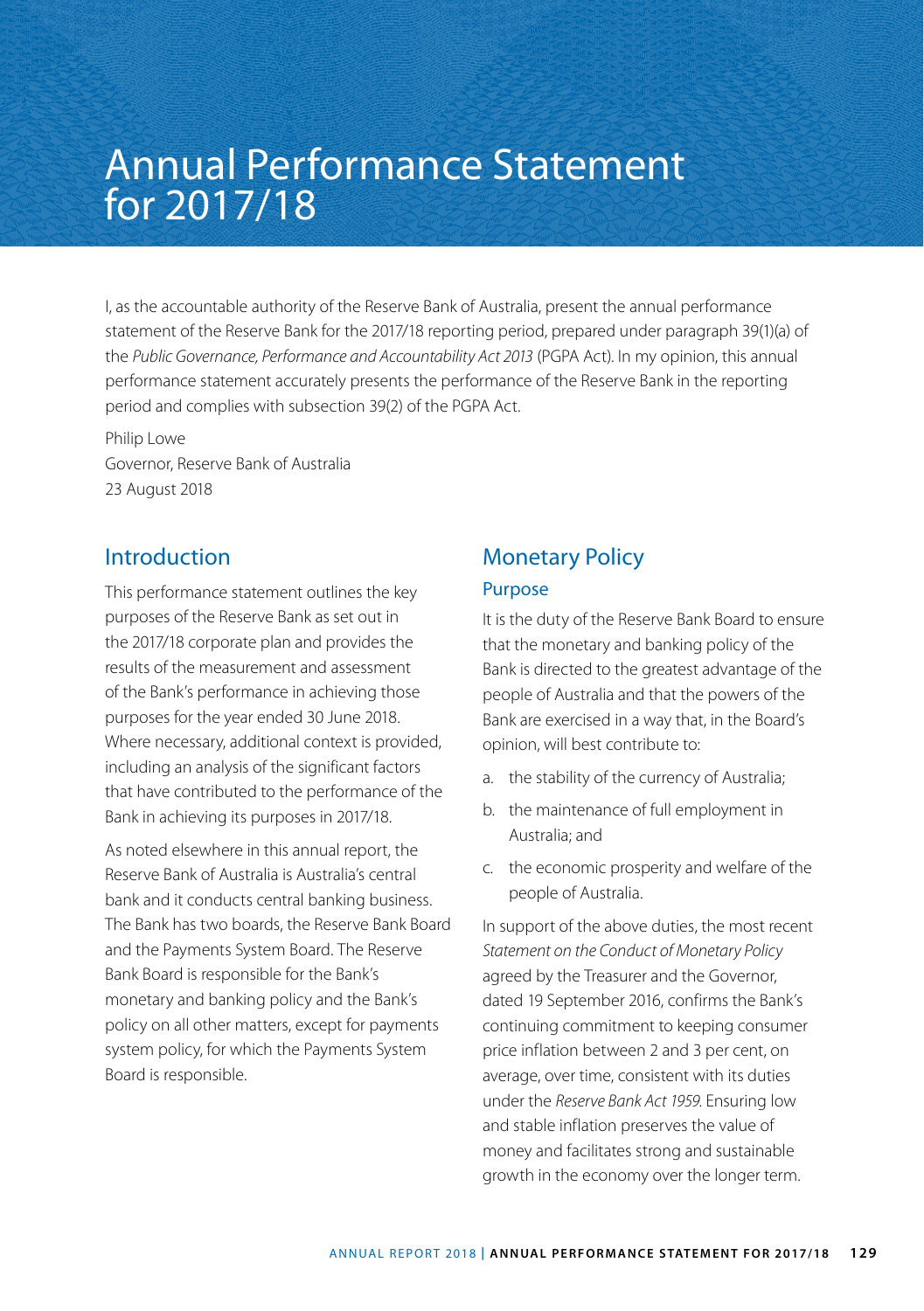| Corporate                      | Performance                                                                                                | <b>Summary Performance</b>                                                                                                                                                                                                                                                                                                                   |                                                                                                                                                                                                                                                                                                                                                                                                           |
|--------------------------------|------------------------------------------------------------------------------------------------------------|----------------------------------------------------------------------------------------------------------------------------------------------------------------------------------------------------------------------------------------------------------------------------------------------------------------------------------------------|-----------------------------------------------------------------------------------------------------------------------------------------------------------------------------------------------------------------------------------------------------------------------------------------------------------------------------------------------------------------------------------------------------------|
| Plan Purpose <sup>(a)</sup>    | objectives                                                                                                 | <b>Measures</b>                                                                                                                                                                                                                                                                                                                              | <b>Results</b>                                                                                                                                                                                                                                                                                                                                                                                            |
| Monetary<br>policy             | Achieve<br>inflation target                                                                                | Consumer price inflation maintained<br>between 2-3 per cent, on average,<br>over the medium term                                                                                                                                                                                                                                             | Consumer price inflation is forecast<br>to be between 2 and 3 per cent over<br>much of the forecast period; see<br>the Bank's quarterly Statement on<br>Monetary Policy for details. Consumer<br>price inflation has averaged around<br>21/2 per cent over the inflation-<br>targeting period, although it has<br>been below 2 per cent recently                                                          |
| <b>Financial</b><br>stability  | Support overall<br>financial stability                                                                     | A stable financial system that is able<br>to support the economy. The Bank<br>assesses a range of economic and<br>financial data to help gauge the<br>soundness of the financial system<br>and identify potential vulnerabilities,<br>and communicates this assessment,<br>primarily in the Bank's half-yearly<br>Financial Stability Review | The financial system has continued<br>to support economic activity<br>without disruption                                                                                                                                                                                                                                                                                                                  |
|                                |                                                                                                            | Work with the Council of Financial<br>Regulators (CFR) agencies to identify<br>and appropriately address evolving<br>systemic risks                                                                                                                                                                                                          | The Bank has continued to work<br>productively with the other<br>CFR agencies                                                                                                                                                                                                                                                                                                                             |
| <b>Financial</b><br>market     | Achieve cash<br>rate target                                                                                | Overnight cash rate equal to the<br>target each business day                                                                                                                                                                                                                                                                                 | Overnight cash rate was equal to the<br>target each business day                                                                                                                                                                                                                                                                                                                                          |
| operations                     | Manage reserves<br>to portfolio<br>benchmarks                                                              | Portfolio managed within small<br>deviations around the asset and<br>duration benchmarks                                                                                                                                                                                                                                                     | Deviations from the reserve portfolio<br>benchmark were small and in line<br>with pre-defined limits                                                                                                                                                                                                                                                                                                      |
|                                | Intervene<br>in foreign<br>exchange<br>market as<br>appropriate                                            | Publish data and explanations of any<br>interventions                                                                                                                                                                                                                                                                                        | No foreign exchange market<br>intervention was conducted                                                                                                                                                                                                                                                                                                                                                  |
| Payments and<br>infrastructure | Support<br>competition<br>and efficiency<br>in the payments<br>system and<br>financial system<br>stability | Maintain and improve where<br>possible the efficiency and<br>competitiveness of the payments<br>system, consistent with financial<br>system stability. Monitor and<br>publish information on the effect<br>of new card standards. Complete<br>new statistical collection system for<br>retail payments                                       | New interchange and surcharging<br>standards are now fully implemented<br>and well understood (see Payments<br>System Board Annual Report 2018 for<br>further details). The Bank has been<br>actively encouraging the provision<br>of least-cost routing functionality<br>to merchants. The Bank's retail<br>payments statistical collection was<br>revamped and a new reporting<br>system was introduced |
|                                | Stability in the<br>provision of<br>financial market<br>infrastructure<br>(FMI) services                   | Stability of FMI service provision.<br>Assess Reserve Bank Information<br>and Transfer System (RITS) and<br>licensed clearing and settlement<br>facilities against relevant standards<br>and take action where required to<br>ensure standards are met                                                                                       | Assessments of RITS and all<br>licensed clearing and settlement<br>facilities have been completed and<br>published. Where necessary, the<br>Bank has set and monitored the<br>response to regulatory priorities                                                                                                                                                                                           |

### **Reserve Bank of Australia – Performance Summary 2017/18**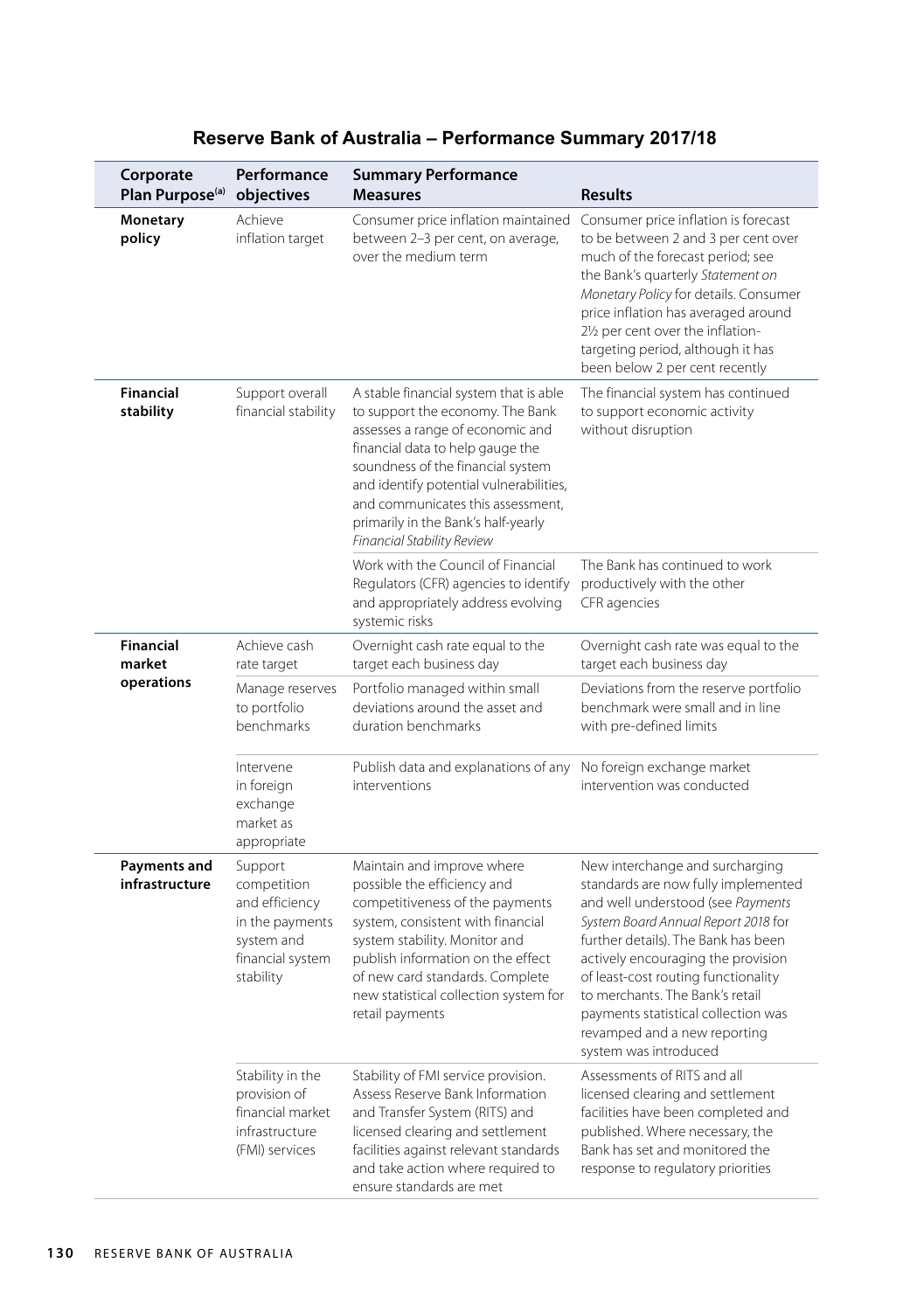| Corporate<br>Plan Purpose <sup>(a)</sup> | Performance<br>objectives                                                                                                       | <b>Summary Performance</b><br><b>Measures</b>                                                                                                                                                                                                                                                                                                    | <b>Results</b>                                                                                                                                                                                                                                                                                                                                                                                                                     |
|------------------------------------------|---------------------------------------------------------------------------------------------------------------------------------|--------------------------------------------------------------------------------------------------------------------------------------------------------------------------------------------------------------------------------------------------------------------------------------------------------------------------------------------------|------------------------------------------------------------------------------------------------------------------------------------------------------------------------------------------------------------------------------------------------------------------------------------------------------------------------------------------------------------------------------------------------------------------------------------|
|                                          |                                                                                                                                 | Contribute to international policy<br>work on central counterparty<br>resilience and FMI crisis<br>management. Adapt domestic<br>regulatory standards in response<br>to international developments.<br>Support international supervisory<br>cooperation                                                                                          | No change to domestic regulatory<br>standards was required                                                                                                                                                                                                                                                                                                                                                                         |
|                                          | RITS operational<br>reliability                                                                                                 | RITS availability at 99.95 per cent<br>during core hours                                                                                                                                                                                                                                                                                         | RITS availability was 100 per cent<br>during core hours in 2017/18                                                                                                                                                                                                                                                                                                                                                                 |
|                                          |                                                                                                                                 | Fast Settlement Service (FSS) go-live;<br>FSS availability at 99.995 per cent on<br>a 24/7 basis, with most transactions<br>processed in less than one second                                                                                                                                                                                    | FSS publicly launched on 13 February<br>2018. Between launch and 30 June,<br>FSS availability was 100 per cent on a<br>24/7 basis and the median response<br>time was 50 milliseconds                                                                                                                                                                                                                                              |
|                                          | RITS cyber<br>security                                                                                                          | Ongoing investment and regular<br>reviews and testing to support<br>cyber resilience                                                                                                                                                                                                                                                             | The Bank's ongoing program<br>of cyber resilience work helped<br>underpin the reliable operation of<br>RITS in 2017/18                                                                                                                                                                                                                                                                                                             |
| <b>Banking</b>                           | Maintain<br>transactional<br>banking<br>competitiveness                                                                         | Minimum return on capital<br>equivalent to 10-year Australian<br>Government Security rate plus a<br>margin for risk                                                                                                                                                                                                                              | The Bank's banking services<br>achieved the minimum required<br>return on capital in 2017/18                                                                                                                                                                                                                                                                                                                                       |
|                                          | Progress on<br>projects to deliver<br>convenient,<br>secure, reliable<br>and cost-effective<br>banking services<br>to customers | Provision of high-quality, cost-<br>effective banking services to<br>government and other official<br>agency customers and, in turn, the<br>public supported by:<br>• Continued work on replacing the<br>Bank's core account maintenance<br>system<br>Completion of initial capabilities<br>to participate in the New<br>Payments Platform (NPP) | In 2017/18, the Bank continued to<br>work on a number of projects to<br>renovate its banking applications and<br>systems. Work is nearing completion,<br>with good progress made on the<br>project to upgrade the Bank's core<br>account maintenance system<br>Following the public launch of<br>NPP in February 2018, the Bank has<br>processed on behalf of the Australian<br>Government transactions valued at<br>\$179 million |

### **Reserve Bank of Australia – Performance Summary 2017/18**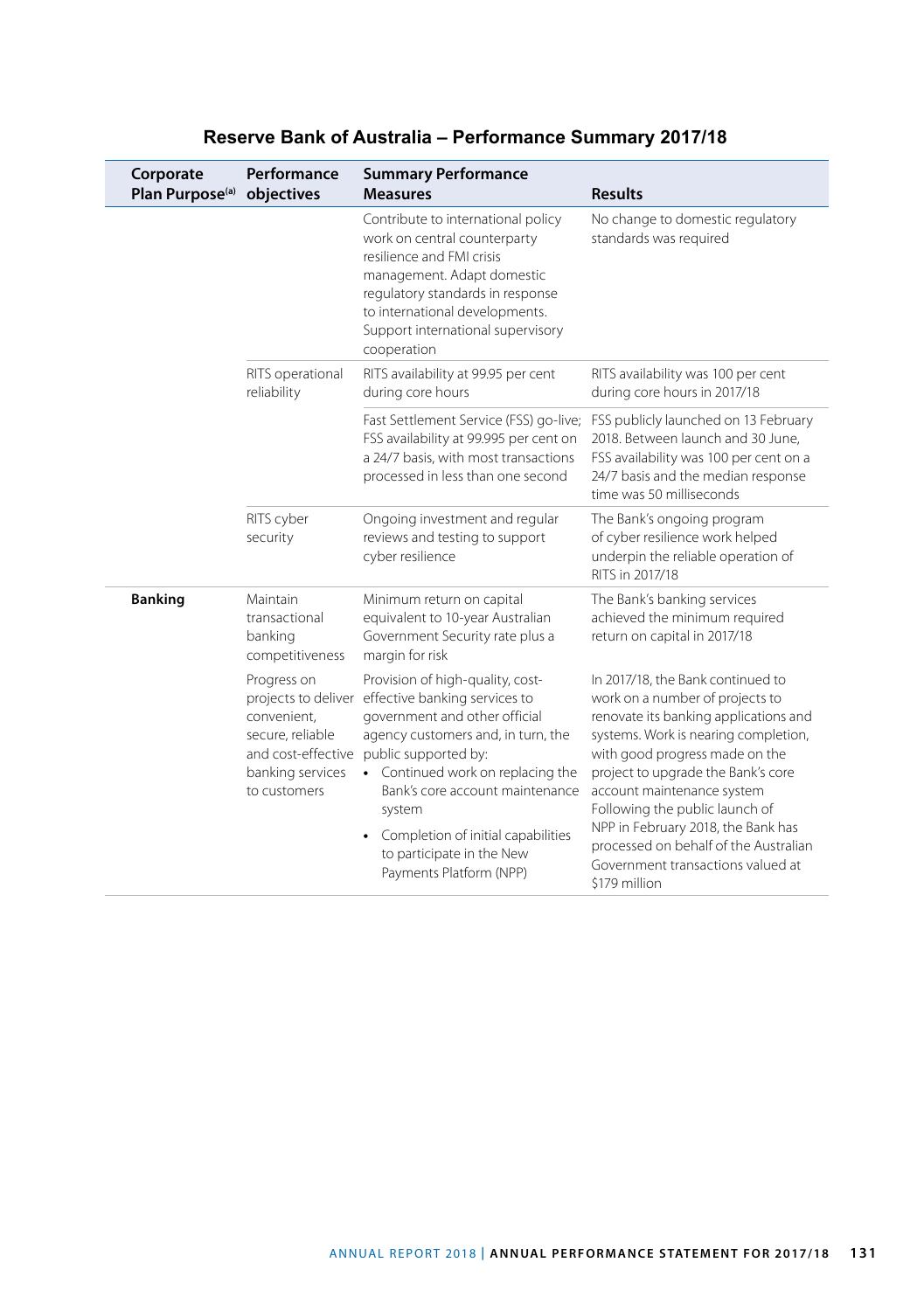| Corporate<br>Plan Purpose <sup>(a)</sup> | Performance<br>objectives                                    | <b>Summary Performance</b><br><b>Measures</b>                                                                                                   | <b>Results</b>                                                                                                            |
|------------------------------------------|--------------------------------------------------------------|-------------------------------------------------------------------------------------------------------------------------------------------------|---------------------------------------------------------------------------------------------------------------------------|
| <b>Banknotes</b>                         | Maintain public<br>confidence in<br>banknotes as<br>follows: |                                                                                                                                                 |                                                                                                                           |
|                                          | Meet<br>$\bullet$<br>banknote<br>demand                      | 99.5 per cent of banknote orders<br>from commercial banks fulfilled<br>by the Reserve Bank on the day<br>requested                              | 100 per cent of orders were fulfilled<br>on the day requested in 2017/18                                                  |
|                                          | Increase<br>security of<br>Australian<br>banknotes           | Issuance of new \$10 banknote<br>with upgraded security features as<br>part of Next Generation Banknote<br>program                              | The new \$10 banknote was released<br>on 20 September 2017 as planned<br>and achieved wide acceptance and<br>distribution |
|                                          | Ensure<br>$\bullet$<br>high-quality<br>banknotes             | Reserve Bank banknote production<br>orders to be met by Note Printing<br>Australia Limited in full, on time and<br>to required quality standard | All orders were met in full, on time<br>and to the required quality standard<br>in 2017/18                                |
|                                          |                                                              | Maintain quality of banknotes in<br>circulation in excess of a minimum<br>quality standard                                                      | The quality of banknotes in<br>circulation was broadly unchanged<br>at a high level in 2017/18                            |

#### **Reserve Bank of Australia – Performance Summary 2017/18**

(a) See the Reserve Bank of Australia Corporate Plan 2017/18 Source: RBA

Low inflation assists businesses and households in making sound investment decisions, underpins the creation of jobs and protects the savings of Australians. The *Statement on the Conduct of Monetary Policy* also recognises the importance of financial stability for a stable macroeconomic environment.

#### Results

Assessing the conduct of monetary policy by the Reserve Bank during 2017/18 involves judging whether the policy decisions taken by the Reserve Bank Board, based on the information available at the time, were consistent with achieving the inflation target of between 2 and 3 per cent, on average, over time to foster sustainable economic growth in Australia. Because there are lags between changes in the cash rate and their effect on the economy, such an assessment needs to give weight to both actual outcomes and the forecasts for inflation,

output and the unemployment rate. These forecasts are published quarterly in the *Statement on Monetary Policy*.

Towards the end of 2017, the Reserve Bank Board undertook a review of the forecasts and monetary policy decisions it had taken since 2011, including the reasons behind the forecast errors and what the Bank's staff had learnt about the economy as a result. The review concluded that, based on the information available at the time the decisions were made, the Board had struck a reasonable balance in achieving its broad objectives in relation to the inflation target and financial stability considerations over the preceding several years.

Following a period of below-average growth, GDP is likely to have expanded by 2¾ per cent in 2017/18. From there, growth is expected to pick up a little further, to a bit above 3 per cent in subsequent years, as remaining new liquefied natural gas (LNG) production capacity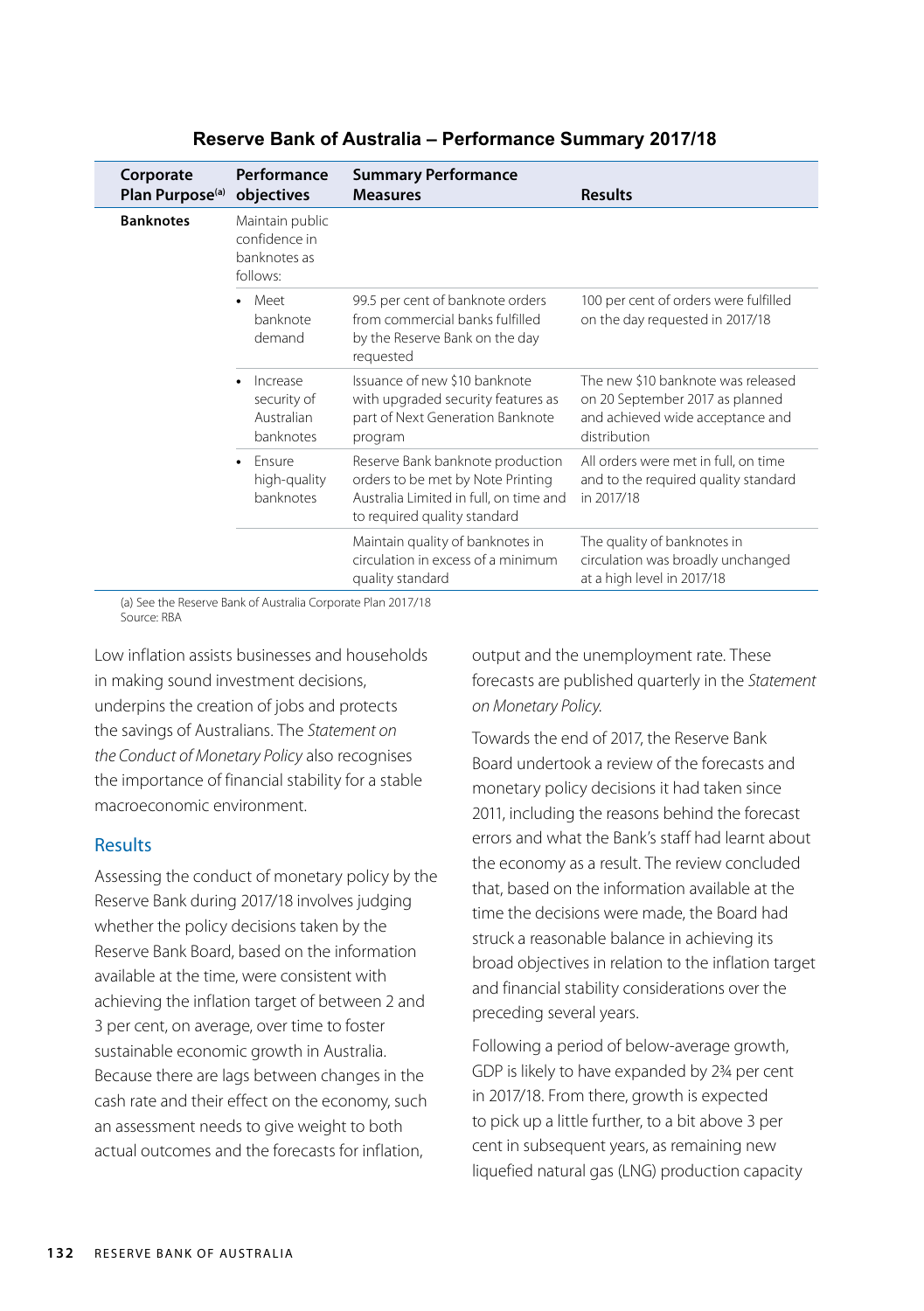comes on line. These rates are somewhat above the Reserve Bank's estimate of trend growth in productive capacity, implying that spare capacity is likely to be absorbed over this period. The unemployment rate is therefore expected to decline. Consumer price inflation has averaged around 2½ per cent over the inflation-targeting period, although it has been below 2 per cent recently. Consumer price inflation was 2.1 per cent over the year to the June quarter 2018 and is expected to be above 2 per cent for much of the 2½-year forecast period. However, temporary factors are expected to hold down year-ended inflation in the near term.

After lowering the cash rate by 25 basis points in August 2016, the Reserve Bank Board has left the cash rate unchanged since then. The Board has judged that this has been consistent with achieving sustainable growth in the economy and inflation consistent with the target over the medium term. Over the past two years gradual progress has been made in reducing unemployment and bringing inflation back towards the target range, and further progress is expected over the period ahead. The Board's view has been that holding the cash rate steady at 1½ per cent would assist that progress, with steady monetary policy promoting stability and confidence.

The Governor's statement and the minutes following the monetary policy meetings provide further details of the Reserve Bank Board's assessment of economic developments, the outlook and monetary policy decisions. A brief summary of analysis by the Reserve Bank of these issues is provided below. Further details of this analysis are provided in the Bank's quarterly *Statement on Monetary Policy*, the Governor's regular appearances before the House of Representatives Standing Committee on Economics, and speeches by the Governor and other senior Bank officials. These communications support the effectiveness of monetary policy, by improving understanding of monetary policy decisions across the community, and the transparency of monetary policy, which facilitates the Bank's accountability for the performance of its monetary policy responsibilities.

#### Analysis

On the global economy, the incoming data and the outlook for economic growth improved compared with a year ago. Consistent with this, monetary policy has been tightened in the United States and a few other economies, while further monetary easing is no longer expected in other major advanced economies. However, global interest rates and measures of underlying inflation remain low. Because Australia is a small open economy with a floating exchange rate, shifts in global monetary conditions can affect financial conditions in Australia.

The period of adjustment that has followed the end of the mining investment boom is close to its end. Non-mining investment has picked up and labour market conditions have strengthened. Over the past year, the unemployment rate has declined and inflation has increased a little. Further progress on both these fronts is expected over the period ahead. Internal assessments suggest that the performance of the forecasts presented to the Reserve Bank Board has been a little better than the average of recent years.

Over the past year, the Reserve Bank Board has been considering a range of risks to the outlook and their implications for the policy decision. A significant escalation in trade protectionism or risk aversion could derail the global expansion. On the other hand, growth and inflation in the United States could be higher than expected given the substantial fiscal stimulus that is in train. The Chinese authorities continue to balance the aim of supporting near-term growth with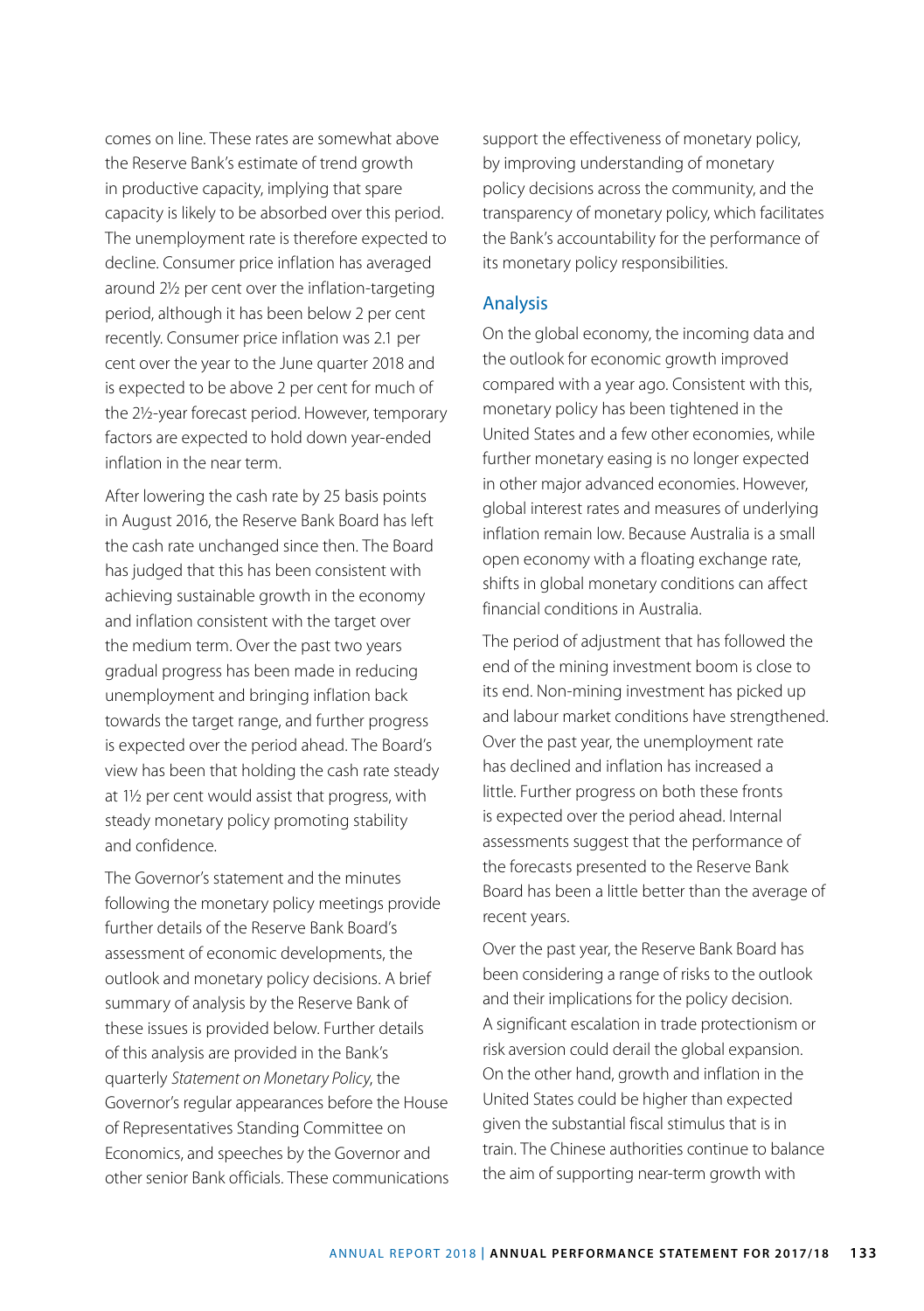the more medium-term priorities of containing financial risks and improving environmental outcomes. Domestically, the introduction of further supervisory measures to improve lending standards, together with increased public scrutiny, has helped limit the build-up of risks in household balance sheets. In the context of weak growth in wages and household incomes, however, risks to consumption from this source remain.

### Financial Stability Purpose

The Reserve Bank has a responsibility for fostering overall financial stability in Australia. This stems from the Bank's duties to exercise its powers in a way that will best contribute to 'the maintenance of full employment in Australia' and 'the economic prosperity and welfare of the people of Australia'. Given the serious damage to employment and economic prosperity that can occur in times of financial instability, the Reserve Bank Act has long implied a mandate to pursue financial stability. This mandate has been made more explicit by successive governments. More recently, the Treasurer and the Governor have recorded their common understanding of the Bank's longstanding responsibility for financial system stability, as part of the periodically updated *Statement on the Conduct of Monetary Policy*.

The Reserve Bank works with other regulatory bodies in Australia to foster financial stability. The Governor chairs the Council of Financial Regulators (CFR) – comprising the Reserve Bank, the Australian Prudential Regulation Authority (APRA), the Australian Securities and Investments Commission (ASIC) and the Australian Treasury – whose role is to contribute to the efficiency and effectiveness of regulation and the stability of the financial system. The Bank's central position in the financial system, and its position as the ultimate provider of liquidity to the system, gives it a key role in financial crisis management, in conjunction with the other members of the CFR.

The Reserve Bank's operations in domestic financial markets, discussed in the 'Financial Market Operations' section of this performance statement, and oversight and operational roles in the payments system, discussed in the 'Payments and Infrastructure' section of this performance statement, also contribute to the stability of the financial system.

#### **Results**

The ultimate measure of performance in financial stability policy remains the stability of the financial system itself as it performs its function of supporting the economy. The Reserve Bank assesses a range of economic and financial data to help gauge the soundness of the financial system and potential vulnerabilities. During 2017/18, the Reserve Bank assessed that the resilience of the Australian financial system increased a little further. The financial system continued to facilitate economic activity and financial market infrastructures continued to function effectively, as noted in the Bank's *Financial Stability Review* in October 2017 and April 2018. However, there were a number of potential domestic sources of systemic risk and shocks to financial stability that might come from abroad. Domestic vulnerabilities related to household debt and the housing market more generally continued to be a focus during the past year, as well as risks related to commercial property lending. Tighter lending standards by banks and other authorised deposit-taking institutions, in part induced by regulatory actions by APRA and ASIC, have assisted in enhancing resilience to potential risks; none of the domestic risks on their own appears to be enough to be a direct source of significant domestic financial instability in the near term.

The Reserve Bank uses its powers, influence and public communications to ensure as far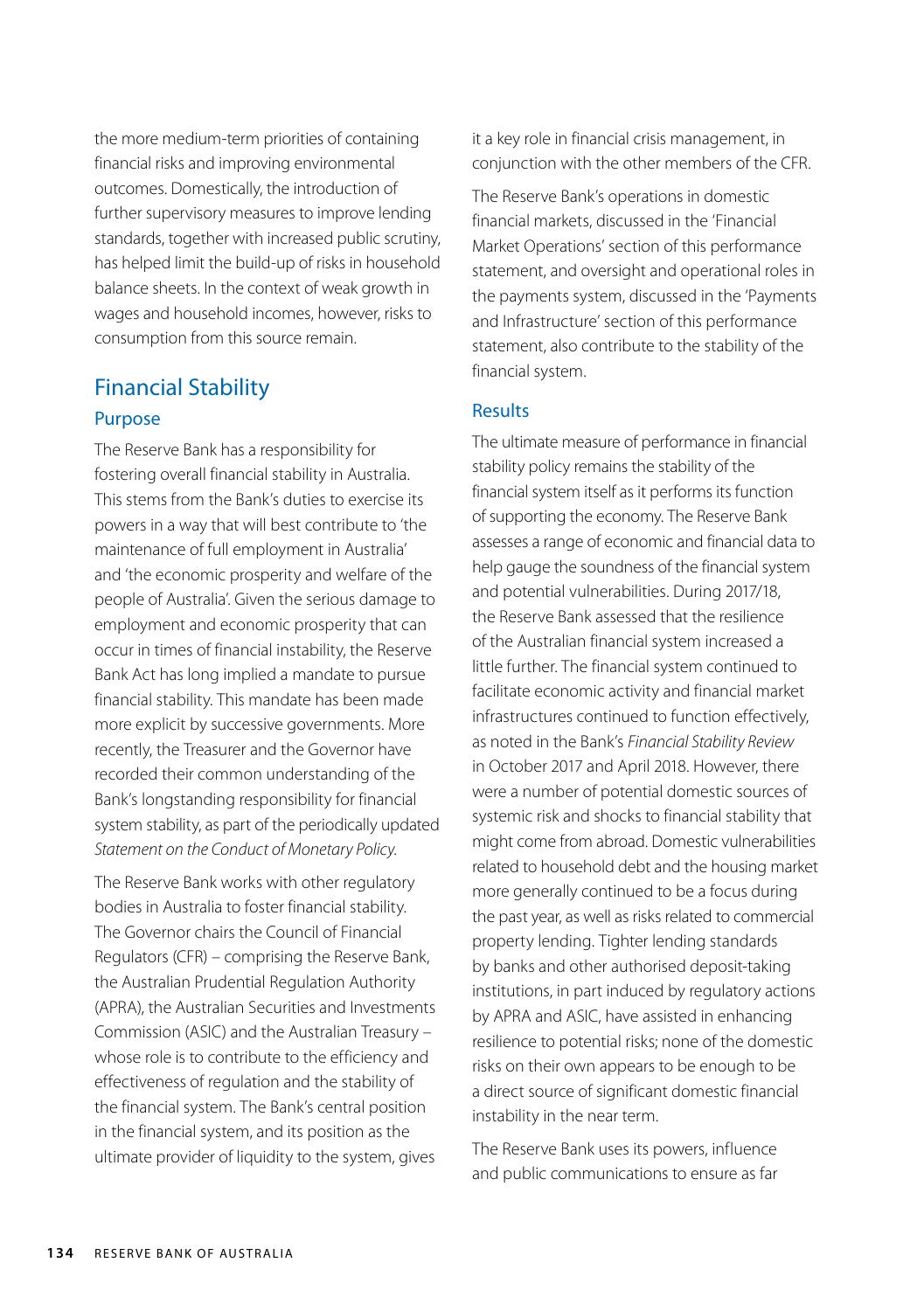as possible that the Australian financial system remains stable and that financial stability risks and how they can be addressed are well understood across the community. During 2017/18, the Bank highlighted the key issues and risks for the Australian financial system in its *Financial Stability Review*, as well as in several public speeches.

The Bank contributed to work with other CFR agencies on a range of issues during the year, including: developments and risks in the housing and mortgage markets; crisis management and resolution preparedness; financial technology ('fintech'); shadow banking activity; and the financial risks of climate change.

In 2017/18, the Reserve Bank also contributed to work undertaken in relation to financial stability under the auspices of various international regulatory bodies, including the Financial Stability Board (FSB), the Basel Committee on Banking Supervision and the Trans-Tasman Council on Banking Supervision. The Governor participated as a member of the FSB Plenary (the decisionmaking body of the FSB), Steering Committee and Standing Committee on Assessment of Vulnerabilities, and served as Co-Chair of the FSB Regional Consultative Group for Asia. Other Bank staff participated as members of various committees and working groups. For further information, see the chapter on 'International Financial Cooperation' in this annual report.

#### Analysis

Financial stability in Australia has been assisted by the sustained strong financial performance of the domestic banking system. Australian banks have improved their resilience to future financial and economic shocks by increasing their capital and liquidity ratios over recent years. They have also taken steps to improve the quality of lending and raise lending standards, especially in relation to their mortgage business. As noted above, the Reserve Bank, together with other CFR agencies,

has been closely monitoring developments in residential mortgage lending and household balance sheets. Both APRA and ASIC have taken measures to address risks in this area. As risks have moderated from elevated levels, APRA has removed the temporary benchmark on investor lending growth for banking institutions that have been able to provide an assurance on the strength of their lending standards. However, the CFR agencies would consider further measures in the future should circumstances change. In the period ahead, the Bank and other CFR agencies will also carefully consider the implications for the resilience of the financial sector arising from findings and recommendations of the final report of the Productivity Commission's review of competition in the financial system, as well as the outcomes of the Royal Commission into Misconduct in the Banking, Superannuation and Financial Services Industry. Further relevant analysis by the Reserve Bank is provided in the *Financial Stability Review* and speeches by the Governor and other senior Bank officials.

### Financial Market Operations Purpose

The Reserve Bank has a sizeable balance sheet, which will continue to be managed through financial market operations in support of the Bank's policy and other objectives over the period of the 2017/18 corporate plan.<sup>1</sup>

The Bank's operations in domestic financial markets are conducted to ensure that the cash rate trades at the target and that there is sufficient liquidity in the domestic money market on a daily basis. This promotes the objectives of monetary policy as described in the 'Monetary Policy' section of this performance statement

<sup>1</sup> Section 8 of the Reserve Bank Corporate Plan 2017/18 covers the Bank's management of its financial position and capital.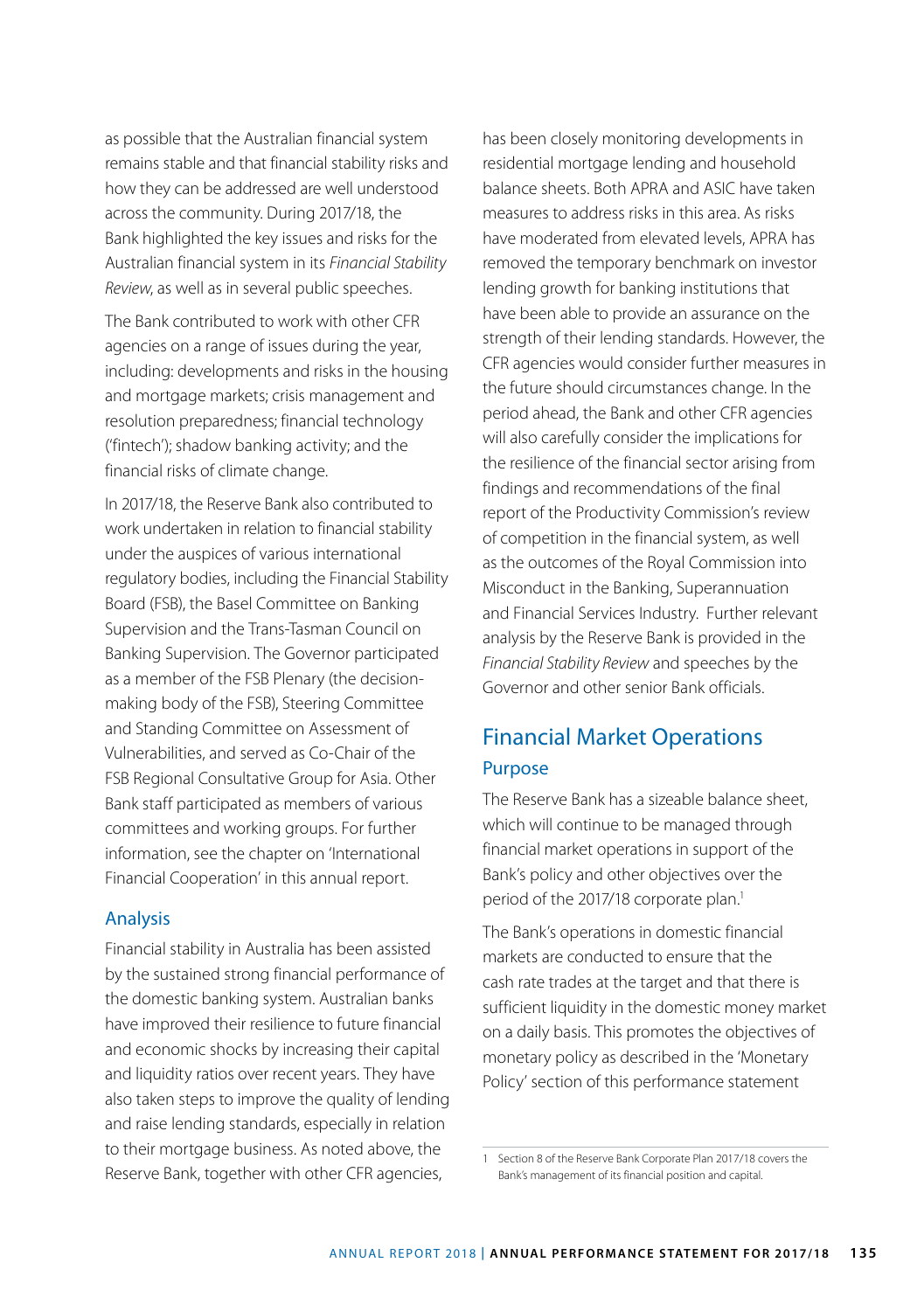and the stable functioning of the financial system, in particular the payments system.

The Reserve Bank's foreign reserves are held to give the Bank the capacity to intervene in the foreign exchange market. In particular, they enable the Bank to address any apparent dysfunction in that market and/or a significant misalignment in the value of the currency, consistent with the objectives of monetary policy. Regular transactions in the foreign exchange market are conducted to manage these reserves, to provide foreign exchange services to the Bank's clients (the largest of which is the Australian Government) and to assist in liquidity management in domestic markets.<sup>2</sup>

#### Results

The Reserve Bank's operations in financial markets support its monetary policy objectives through ensuring that the operational target in the domestic money market is met; this target (the cash rate target) is a decision of the Reserve Bank Board. When supplying liquidity to the domestic money market, the Bank seeks to ensure that the overnight cash rate is maintained at the prevailing cash rate target each day. The Bank collects information on each participant's activity in the money market and publishes the resulting measure of the overnight cash rate daily. The cash rate was equal to the target every day during 2017/18.

The Reserve Bank manages its foreign reserves portfolio relative to a benchmark. During 2017/18, the portfolio was managed so that any deviations around the benchmarks for exchange rate and interest rate risk were small and in line with pre-defined limits.

The Reserve Bank did not intervene in foreign exchange markets during 2017/18.

#### Analysis

The Reserve Bank's financial markets operations continue to be influenced by the diverging monetary policy trends among the major central banks, as well as the regulatory regimes that apply to financial markets in which the Bank transacts and/or the counterparties with which it deals, both domestically and internationally. During 2017/18, the Bank continued to monitor and, where necessary adjust to, the environment where market functioning and structure are evolving significantly following a period of substantial regulatory reform and unusually low interest rates.

# Payments and Infrastructure Purpose

There are several distinct aspects to the Reserve Bank's role in the payments system, including those of policymaker, overseer and supervisor, and owner and operator of key national payments infrastructure.

In relation to the policymaking role, it is the duty of the Payments System Board to ensure that the Bank's payments system policy is directed to the greatest advantage of the people of Australia, to ensure that the powers of the Bank under the *Payment Systems (Regulation) Act 1998* and the *Payment Systems and Netting Act 1998* are exercised in a way that, in the Board's opinion, will best contribute to:

- a. controlling risk in the financial system;
- b. promoting the efficiency of the payments system; and
- c. promoting competition in the market for payment services, consistent with the overall stability of the financial system.

In addition, it is the Payments System Board's duty to ensure that the powers and functions of the Bank under Part 7.3 of the

<sup>2</sup> The Banking section of this performance statement discusses the Bank's responsibility to act as banker for the Commonwealth.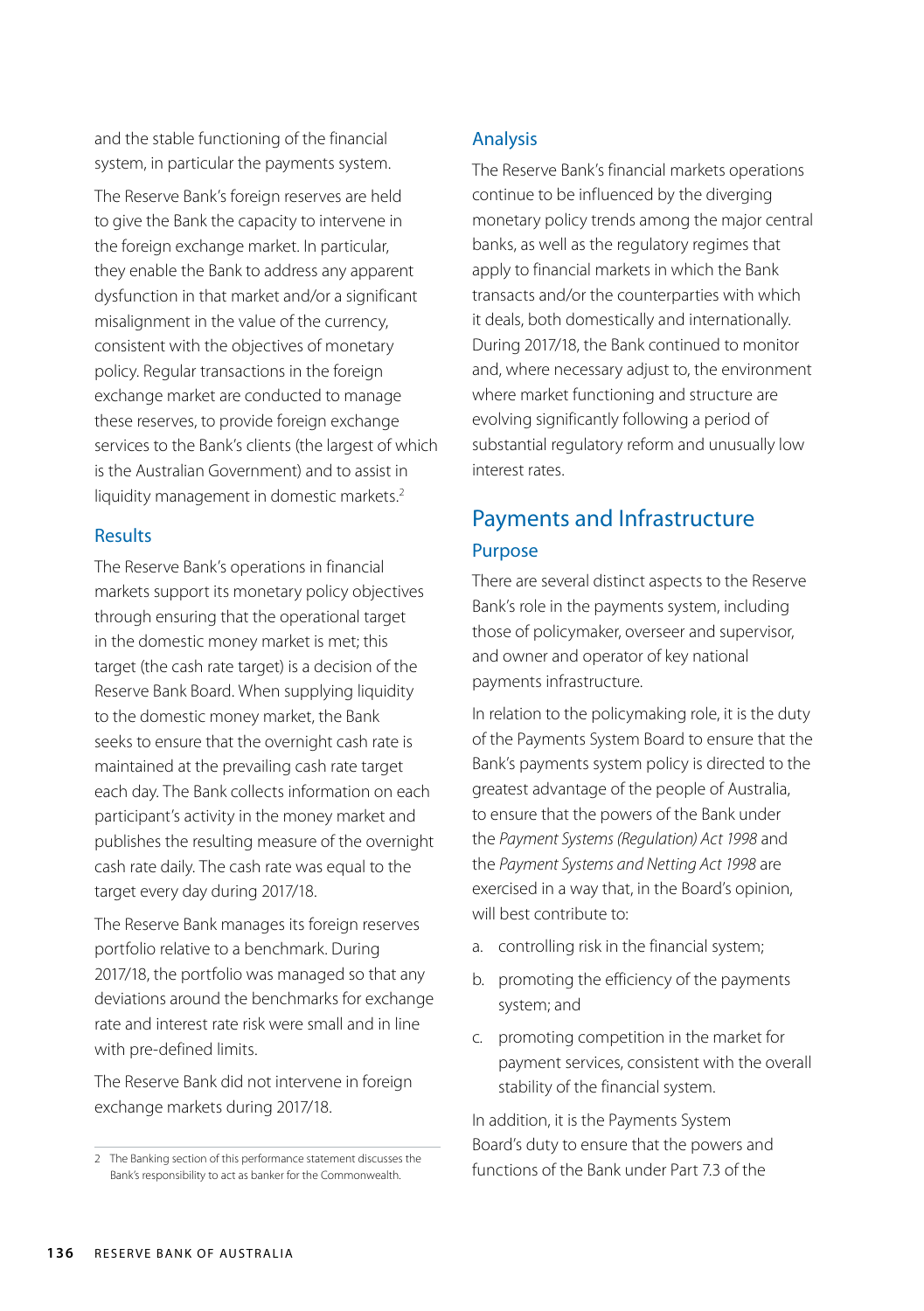*Corporations Act 2001* are exercised in a way that, in the Board's opinion, will best contribute to the overall stability of the financial system. These powers and functions relate to the supervision of central counterparties (CCPs) and securities settlement facilities, which are key components of the central infrastructure that supports financial markets. The Bank's payments policy area also acts as overseer of Australia's high-value payment system, RITS, which is another key part of Australia's financial market infrastructure.

The Bank's operational role in the payments system is effected through its ownership and management of RITS, which is used by banks and other approved institutions to settle their payment obligations efficiently on a real-time, gross settlement basis. This ensures that there is no build-up of settlement obligations associated with high-value transactions and thereby promotes the stability of Australia's financial system.

The Bank's work in these areas supports its other work, discussed in the 'Financial Stability' section of this performance statement, directed towards fostering overall financial stability.

#### Results

As is discussed further in the *Payments System Board Annual Report 2018*, the Reserve Bank's new interchange standards became fully effective from July 2017. As a result of the schemes modifying their interchange fee schedules to ensure compliance with the new standards, interchange payments on many transactions have fallen, particularly for transactions at smaller merchants that previously faced higher interchange rates. The reduction in interchange payments will be reflected in lower merchant service fees for many merchants. Interchange-like payments in the American Express companion card system are now also subject to equivalent regulation to that applying to the Mastercard and Visa credit card systems, helping ensure

competitive neutrality and broadening the effect of the reforms.

After taking effect for large merchants in September 2016, the Reserve Bank's new surcharging framework became effective for all remaining merchants in September 2017, helping prevent excessive surcharging. To assist merchants' surcharging decisions, acquirers and payment facilitators were required from June 2017 to provide their merchants with easy-to-understand information on the cost of acceptance for each designated card scheme.

The Reserve Bank successfully encouraged industry progress on providing merchants with the ability to route contactless dual-network debit card transactions to their lowest-cost processing network, known as least-cost routing (LCR). Some small acquirers are now offering LCR functionality to their merchants, and the four major banks have committed to do so within the next year. LCR is aimed at increasing competitive pressure in the debit card market, and thereby holding down payment costs in the economy.

The Reserve Bank revamped its retail payments statistical collection to ensure its ongoing relevance and to minimise industry reporting burden. This was launched alongside a more efficient and secure data reporting system.

In support of the Payments System Board's responsibility to promote efficiency in the payments system, the Reserve Bank contributed to the industry project to deliver the New Payments Platform (NPP), which was publicly launched in February 2018. The NPP is a major development in Australia's retail payments infrastructure that facilitates real-time, data-rich, easily addressed payments on a 24/7 basis for households, businesses and government entities. To enable the settlement of NPP transactions between financial institutions in real time on a 24/7 basis, the Bank developed the RITS Fast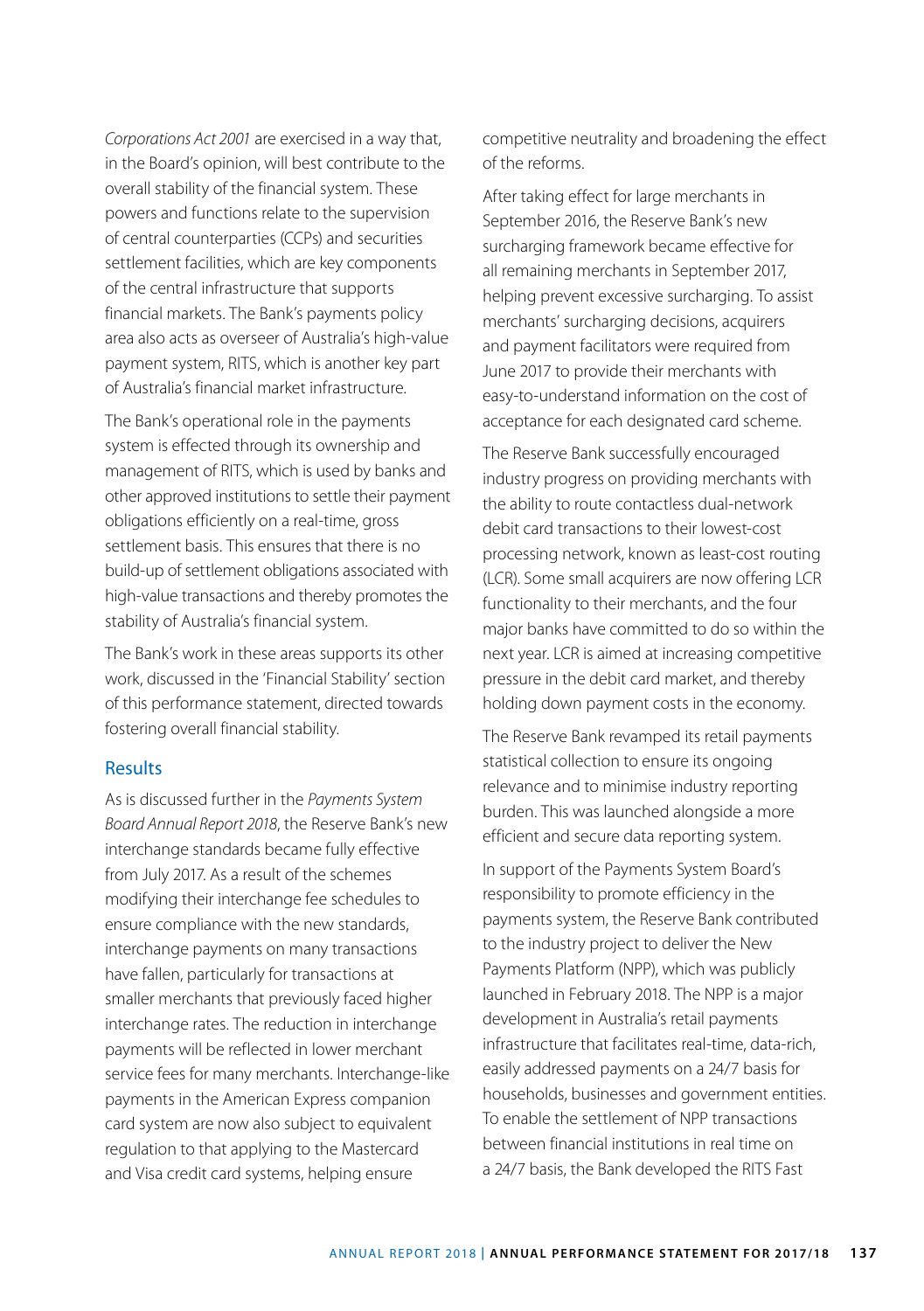Settlement Service (FSS). From November 2017, the FSS operated in a 'live testing' mode as part of broader industry testing of NPP-related infrastructure ahead of the NPP's public launch.

The Reserve Bank published annual assessments of each of the licensed clearing and settlement facilities as part of its ongoing oversight of these facilities. Assessments were published of the ASX clearing and settlement facilities (in September 2017), of LCH.Clearnet Limited's SwapClear service (in December 2017) and of Chicago Mercantile Exchange Inc. (in March 2018). In these assessments, the Bank judged that all the entities had met the relevant standards and set out a series of regulatory priorities for the facilities for the subsequent year. The Bank's 2018 assessment of RITS against the *Principles for Financial Market Infrastructures*, which was published in May 2018, concluded that RITS observed all of the relevant principles.

In support of the Reserve Bank's oversight approach and of its policy framework, Bank staff also actively participated in international policy development on crisis management of financial market infrastructures and implementation monitoring related to CCP resilience. No change was required to domestic regulatory standards in 2017/18 as a result of international developments.

As the owner and operator of RITS, the Reserve Bank seeks to ensure that this system operates with extremely high levels of reliability and security, while also adapting to the needs of a 24/7 payments world. A broad range of operational metrics were tracked in real time during 2017/18, including measures of system liquidity, participants' transaction values and volumes, and system throughput and performance. For RITS, the system availability target is 99.95 per cent during core system hours. The Bank achieved this target during 2017/18, with system availability of 100 per cent achieved in core system hours. For FSS, the system

availability target is 99.995 per cent on a 24/7 basis. The Bank met this target during 2017/18, with system availability of 100 per cent from the public launch of the NPP in February 2018 until 30 June 2018.

The Reserve Bank is committed to ensuring that RITS is well protected from cyber attack and has an ongoing program of work to maintain high levels of cyber resilience. The Bank made its first compliance attestation under the new SWIFT Customer Security Controls Framework in December 2017 and, in July 2018, the Bank's payment settlement systems received certification under the International Organization for Standardization (ISO) 27001 Information Security standard.

#### Analysis

The Reserve Bank's work in the payments area in 2017/18 occurred in an environment that was continuing to change rapidly, with higher expectations of users and the industry concerning the speed of payments and the capacity to combine information with payments. Use of cash and cheques is declining relative to other payment instruments, while use of cards and other electronic forms of payment continues to grow strongly. New technologies, including distributed ledger technologies and other forms of fintech, have the potential to change the payments landscape and the operation of financial market infrastructures significantly. Bank staff liaise actively with the private sector to better understand trends in these areas and have participated in a range of domestic and international working groups with other regulators. An important recent focus for the Bank has been on the implications of cryptoassets and the possible case for the Bank issuing an e-AUD (or digital cash) or providing a new form of central bank liability that could be used to settle a wider range of transactions than those currently settled via exchange settlement accounts.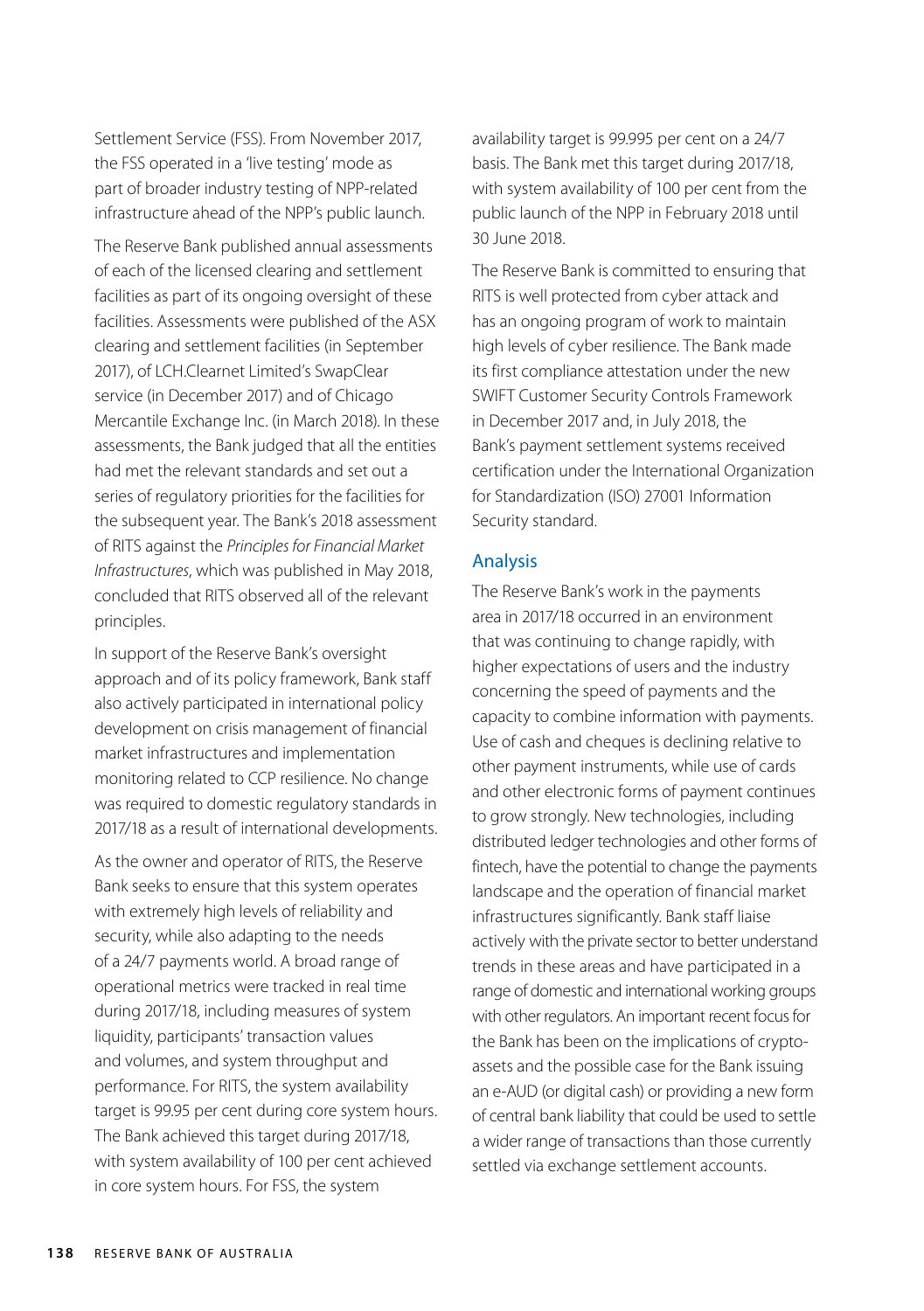## Banking Purpose

Insofar as the Commonwealth requires it to do so, the Reserve Bank must act as banker for the Commonwealth. In common with many other central banks, the Bank also provides banking and custody services to a number of overseas central banks and official institutions. These services include payments and collections as well as general account maintenance and reporting.

#### **Results**

The Reserve Bank must compete with other organisations to provide banking services to Australian Government agencies. The Bank must cost and price these services separately from its other activities. In addition, the return of providing these services must meet an externally prescribed minimum rate of return on capital over a business cycle. At present, this measure, equivalent to the 10-year Australian Government Security rate plus a margin for risk, is the Bank's principal measure of financial performance for its transactional banking business. In 2017/18, the Bank met the prescribed rate. Pro forma accounts for the transactional banking business are published in a separate chapter of this annual report.

As the provider of the Commonwealth's Official Public Account (OPA), the Reserve Bank works closely with both the Department of Finance and the Australian Office of Financial Management to ensure the central banking services it provides remain fit for purpose. The Department of Finance and the Bank have initiated a review of the Commonwealth's cash management principles to ensure the ongoing efficiency of cash flows into the OPA.

During 2017/18, the Reserve Bank completed several important banking projects, including the capability to participate in the NPP. Work

on the renovation of banking applications and systems has continued as planned. Key milestones reached during the year included: the completion of the first phase of work to replace the Bank's core account maintenance system; the development of capability to deliver notifications to government agency customers using the Bank's renovated banking applications; and the delivery of the second phase of work on the functionality to process bulk electronic payments, which is currently in its final testing phase. The Bank has also commenced work to implement Application Programming Interfaces (APIs) to expand the Bank's capability to interact securely with agencies.

#### Analysis

The banking and payments landscape has continued to evolve, particularly in the area of payment services with the public launch of NPP in February 2018. The broader community is embracing new technology and continues to demand real-time digital services. Reflecting this demand, government agencies continue to push ahead with their own initiatives to improve service delivery and achieve productivity gains. Those initiatives that will impact the Reserve Bank include: the Department of Human Services Welfare Payment Infrastructure Transformation (WPIT) project; collections and payments programs for the Australian Taxation Office; and the Department of Finance's project to automate Commonwealth cash management processes using the NPP. During 2017/18, the Bank continued to ensure that it remained in a position to respond appropriately with convenient, secure, reliable and cost-effective services as the provider of both central banking and transactional banking services to the Australian Government.